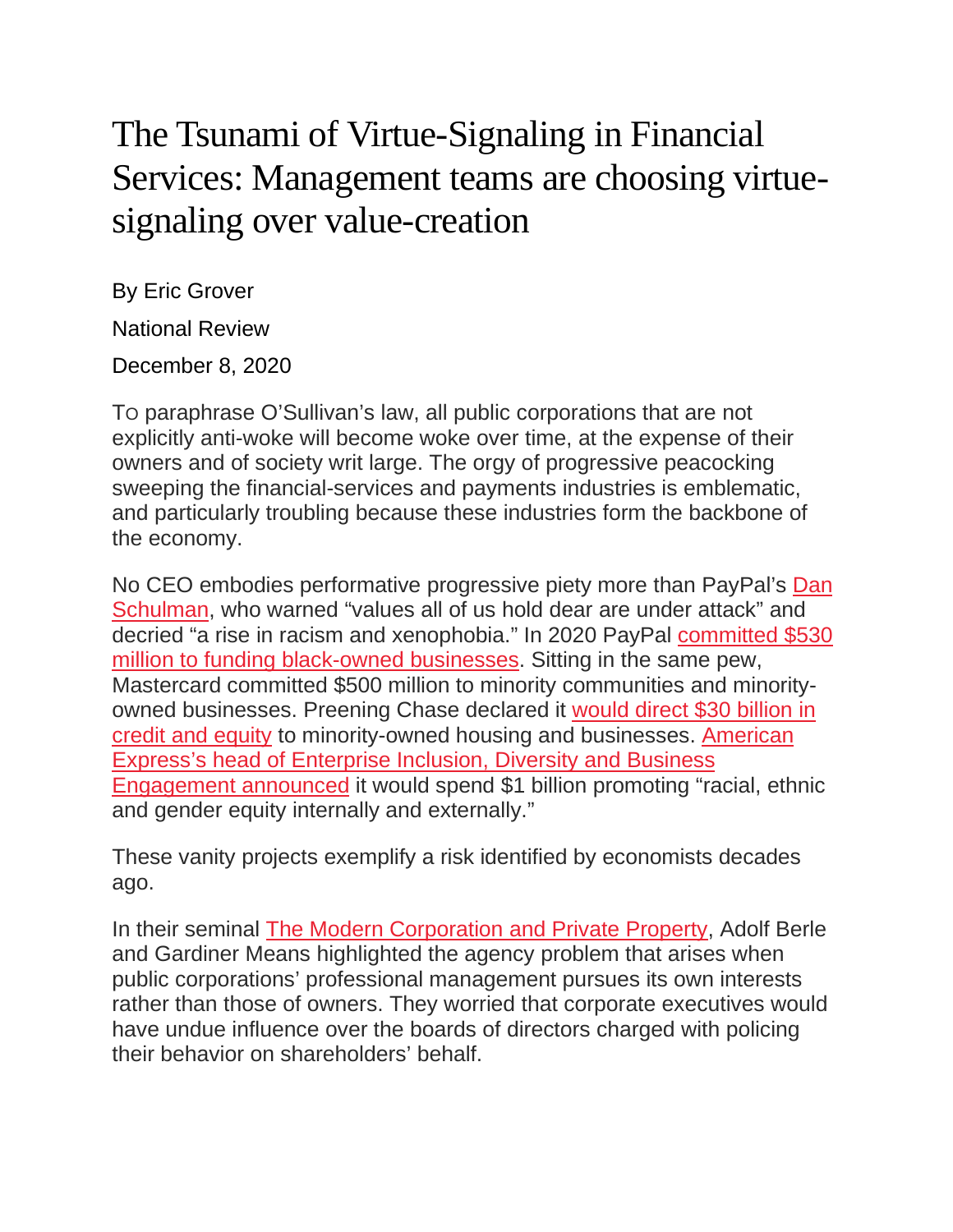In a similar vein, Nobel Prize–winning economist Milton Friedman presciently worried that management would serve causes and interests unrelated to shareholders' interests. In his landmark 1970 piece ["The](http://www.umich.edu/%7Ethecore/doc/Friedman.pdf) Social [Responsibility](http://www.umich.edu/%7Ethecore/doc/Friedman.pdf) of Business is to Increase its Profits," he argued that businesses would produce the best social outcome by lawfully and ethically increasing profits for shareholders.

Executives tout popular causes in order to demonstrate to themselves and their social and professional networks they're good men. Management at stellar performers such as Visa, Mastercard, PayPal, and Amex likely feel emboldened to take license because they run strong businesses.

But making investment decisions based on skin color rather than commercial merit is not only bad for shareholders, it's morally abominable. Banks and payment networks are institutionalizing racial criteria, making hiring decisions not based on a candidate's skills but on his skin color. These criteria reduce long-term profits and destroy wealth.

With perhaps even greater zeal, banks and payment systems have embraced climate-change theology, with commitments to reduce carbon emissions and invest in "sustainable" businesses.

The world's largest payment network, Visa, announced that it has met its goal of using 100 percent "renewable" energy. Its network, however, must be up 24/7/365 worldwide. Wind and solar power aren't. The grid, therefore, relies on fossil fuels and nuclear power. Visa spends money on carbon credits to offset these power sources, but more reliable and cheaper electricity worldwide would be better for Visa's payment network, bank licensees, cardholders, and merchants, and, consequently, for shareholders.

Mastercard's chief [sustainability](https://mastercardcontentexchange.com/newsroom/press-releases/2020/january/mastercard-and-partners-launch-priceless-planet-coalition-to-act-on-climate-change/) officer Kristina Kloberdanz [preached](https://mastercardcontentexchange.com/newsroom/press-releases/2020/january/mastercard-and-partners-launch-priceless-planet-coalition-to-act-on-climate-change/) "uniting as a force for good so that our planet can thrive." Mastercard employs the "Science Based Target [Initiative"](https://newsroom.mastercard.com/press-releases/mastercard-is-first-payments-player-to-receive-approval-for-science-based-emissions-target/) to attest to its green bona fides and [efforts](https://newsroom.mastercard.com/press-releases/mastercard-is-first-payments-player-to-receive-approval-for-science-based-emissions-target/) to reduce greenhouse-gas emissions by 20 percent by 2025. SBTI is a consortium of groups giving its imprimatur to companies complying with the Paris Climate Agreement, which the U.S. has not signed onto.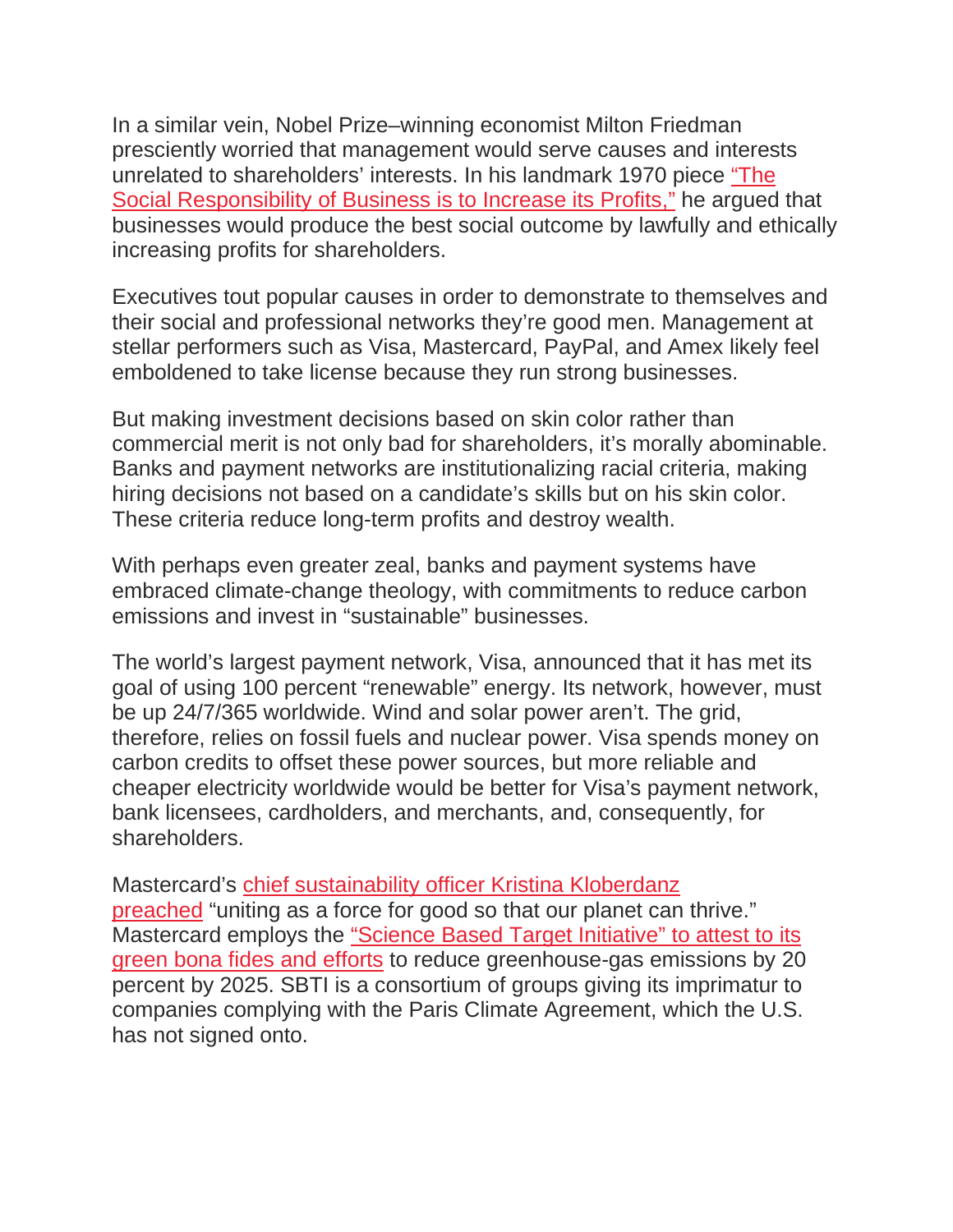Mastercard and Citi are founding members of a [coalition](https://mastercardcontentexchange.com/newsroom/press-releases/2020/january/mastercard-and-partners-launch-priceless-planet-coalition-to-act-on-climate-change/) to plant a hundred [million](https://mastercardcontentexchange.com/newsroom/press-releases/2020/january/mastercard-and-partners-launch-priceless-planet-coalition-to-act-on-climate-change/) trees, with a view to fighting climate change. If they were logging companies, planting trees would be an excellent use of funds.

Five of America's six largest banks — Citi, [Goldman](https://www.wsj.com/articles/banks-arctic-financing-retreat-rattles-oil-industry-11602157853) Sachs, JP Morgan Chase, Wells Fargo, and Morgan Stanley — have [pledged](https://www.wsj.com/articles/banks-arctic-financing-retreat-rattles-oil-industry-11602157853) to end funding for new [oil-and-gas](https://www.wsj.com/articles/banks-arctic-financing-retreat-rattles-oil-industry-11602157853) drilling and exploration projects in the Arctic.

Lo, energy is critical to providing payments, credit, bank accounts, indeed to everything we consume and produce.

Contrary to catastrophic climate-change fantasies, the crusade against fossil fuels and nuclear power waged by affluent corporate executives is a very real threat to the world's poor for whom cheap and reliable energy is a sine qua non of economic prosperity.

Even if one believes that the benefits of cutting carbon emissions outweigh the costs, CEOs are not the right people to tackle this challenge. It's for politically accountable legislatures to debate and act, not unaccountable corporate chieftains.

To be fair, managers may simply be acting out of self-interest. Economists Aneesh [Raghunandan](https://www.wsj.com/articles/is-there-real-virtue-behind-the-business-roundtables-signaling-11575330172?mod=searchresults&page=1&pos=1) and Shiva Rajgopal's [research](https://www.wsj.com/articles/is-there-real-virtue-behind-the-business-roundtables-signaling-11575330172?mod=searchresults&page=1&pos=1) suggests beyond personal virtue-signaling, some captains of industry are buying indulgences to obtain regulatory forbearance. Banks must kowtow to woke regulators exercising enormous discretionary power over them. By staying in regulators', politicians', and activists' good graces, Mastercard and Visa hope to reduce antitrust risk.

The regulator's hammer is more likely to come down on out-of-favor industries. Under the Obama DOJ's notorious Operation Choke Point, regulators lawlessly prevented banks and payment processors from serving gun dealers and manufacturers, subprime-credit providers, escort services, tobacco shops, and coal producers. Count on President Biden's financial regulators to aggressively push woke climate-change, diversity, and gun policies.

There are also instances in which virtue-signaling may have merit.

Amex introduced [consumer](https://www.businesswire.com/news/home/20190916005287/en/American-Express-and-Parley-for-the-Oceans-Announce-First-Ever-Card-Made-Primarily-with-Reclaimed-Plastic-from-Parley-and-Launch-a-Global-Campaign-to-BackOurOceans) and corporate "green" cards made principally from recycled plastic. To reduce CO2 emissions, Danske Bank is [reissuing](https://danskebank.com/news-and-insights/news-archive/news/2020/29102020b)